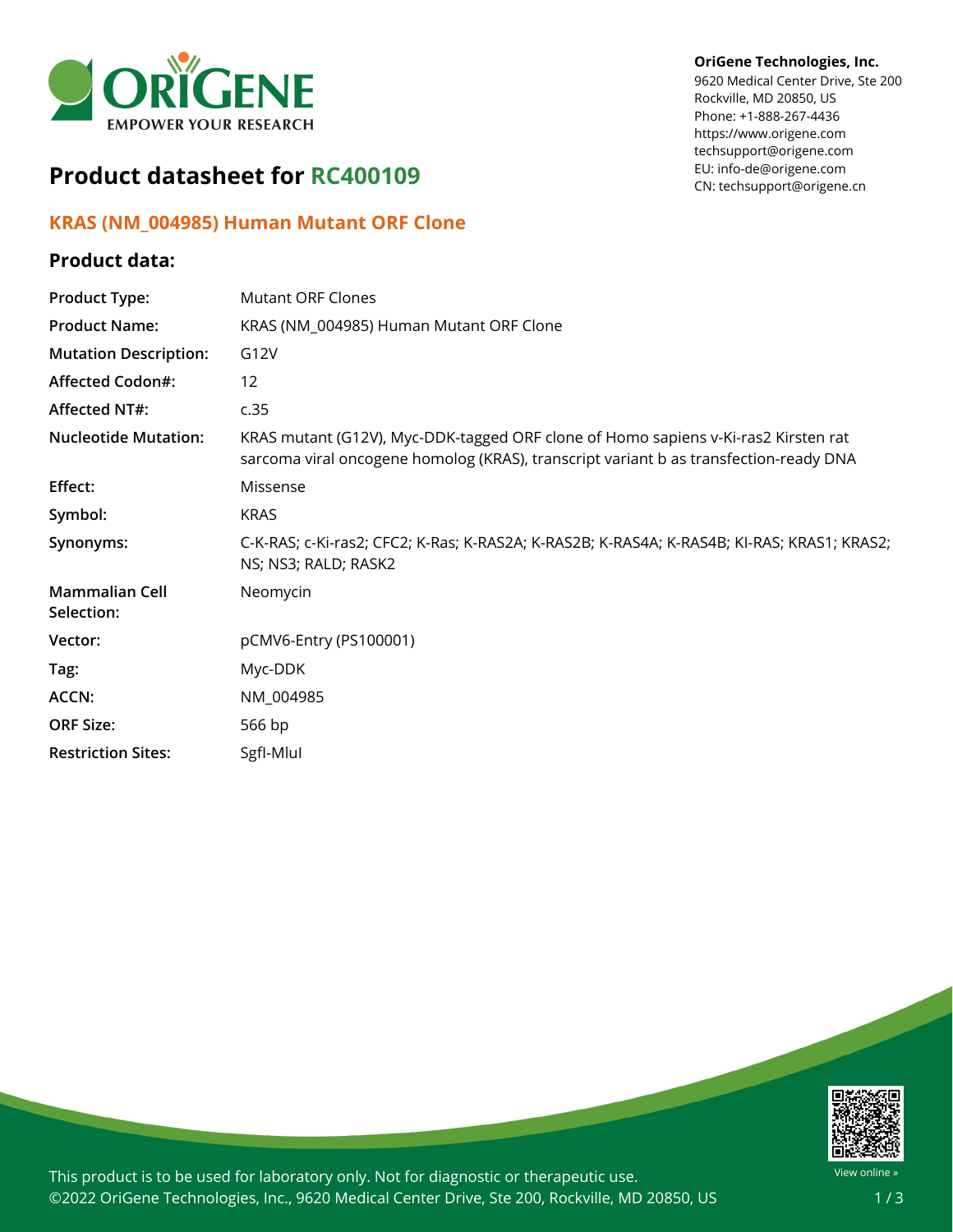| <b>ORIGENE</b>                     | KRAS (NM_004985) Human Mutant ORF Clone - RC400109                                                                                                                                                                                                                                                                                                                                                                                                                                                                                               |
|------------------------------------|--------------------------------------------------------------------------------------------------------------------------------------------------------------------------------------------------------------------------------------------------------------------------------------------------------------------------------------------------------------------------------------------------------------------------------------------------------------------------------------------------------------------------------------------------|
| <b>ORF Nucleotide</b><br>Sequence: | >RC400109 representing NM_004985<br>Red=Cloning site Blue=ORF Green=Tags(s)                                                                                                                                                                                                                                                                                                                                                                                                                                                                      |
|                                    | TTTTGTAATACGACTCACTATAGGGCGGCCGGGAATTCGTCGACTGGATCCGGTACCGAGGAGATCTGCC<br><b>GCCGCGATCGCC</b>                                                                                                                                                                                                                                                                                                                                                                                                                                                    |
|                                    | ATGACTGAATATAAACTTGTGGTAGTTGGAGCTGTTGGCGTAGGCAAGAGTGCCTTGACGATACAGCTAA<br>TTCAGAATCATTTTGTGGACGAATATGATCCAACAATAGAGGATTCCTACAGGAAGCAAGTAGTAATTGA<br>TGGAGAAACCTGTCTCTTGGATATTCTCGACACAGCAGGTCAAGAGGAGTACAGTGCAATGAGGGACCAG<br>ACCATTATAGAGAACAAATTAAAAGAGTTAAGGACTCTGAAGATGTACCTATGGTCCTAGTAGGAAATAA<br>ATGTGATTTGCCTTCTAGAACAGTAGACACAAAACAGGCTCAGGACTTAGCAAGAAGTTATGGAATTCCT<br>TTTATTGAAACATCAGCAAAGACAAGACAGGGTGTTGATGATGCCTTCTATACATTAGTTCGAGAAATTC<br>GAAAACATAAAGAAAAGATGAGCAAAGATGGTAAAAAGAAGAAAAGAAGTCAAAGACAAAGTGTGTAAT<br><b>TATG</b> |
|                                    | ACGCGTACGCGGCCGCTCGAGCAGAAACTCATCTCAGAAGAGGATCTGGCAGCAAATGATATCCTGGATT<br>ACAAGGATGACGACGATAAGGTTTAA                                                                                                                                                                                                                                                                                                                                                                                                                                             |
| Protein Sequence:                  | >RC400109 representing NM_004985<br>Red=Cloning site Green=Tags(s)                                                                                                                                                                                                                                                                                                                                                                                                                                                                               |
|                                    | MTEYKLVVVGAVGVGKSALTIOLIONHFVDEYDPTIEDSYRKOVVIDGETCLLDILDTAGOEEYSAMRDO<br>YMRTGEGFLCVFAINNTKSFEDIHHYREQIKRVKDSEDVPMVLVGNKCDLPSRTVDTKQAQDLARSYGIP<br>FIETSAKTRQGVDDAFYTLVREIRKHKEKMSKDGKKKKKKKSKTKCVIM                                                                                                                                                                                                                                                                                                                                            |
|                                    | <b>TRTRPLEQKLISEEDLAANDILDYKDDDDKV</b>                                                                                                                                                                                                                                                                                                                                                                                                                                                                                                           |
| <b>Restriction Sites:</b>          | SgfI-Mlul                                                                                                                                                                                                                                                                                                                                                                                                                                                                                                                                        |
| <b>Cloning Scheme:</b>             | Cloning sites used for ORF Shuttling:<br><b>ORF</b><br>Sgfl<br>Mlu l<br>ACG CGI<br><b>GOGATOG</b>                                                                                                                                                                                                                                                                                                                                                                                                                                                |
|                                    | Kozac<br>Consensus<br>EcoR1<br>BamHI Kpn I<br><b>RBS</b><br>Sgfl<br>CTATAGGGGGGCGGGAATTCGTCGACTGGATCCGGTACCGAGGAGAT<br>ORF<br>Xho I<br>Mlu l<br>Not i<br>Myc.Tag<br>TC GAG CAG AAA CTC ATC TCA GAA GAG<br>CGT ACG<br>$\mathbb R$<br>т<br>$\mathbb{R}$<br>E<br>к<br>E<br>Q                                                                                                                                                                                                                                                                        |

\* The last codon before the Stop codon of the ORF